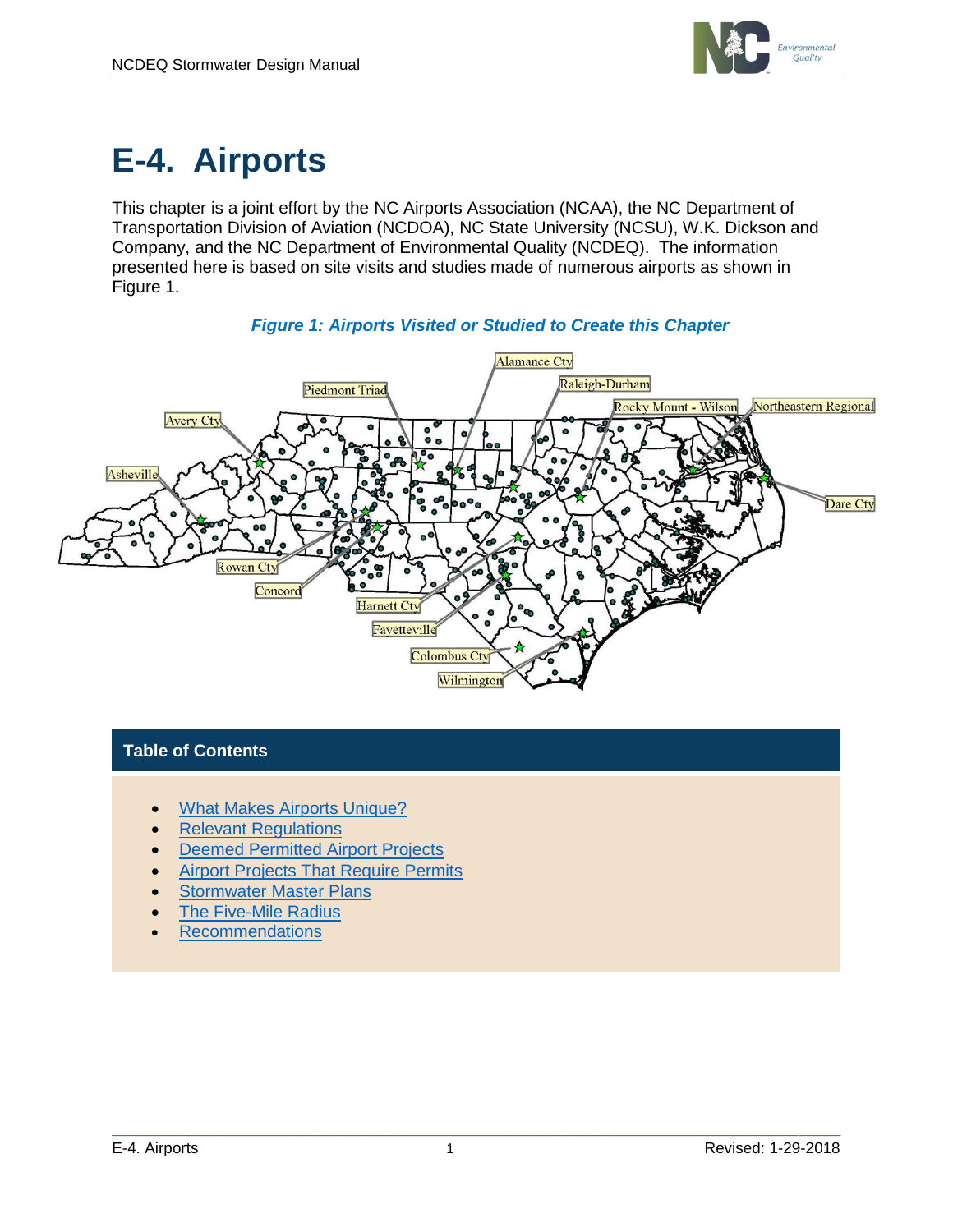

# <span id="page-1-0"></span>**What makes airports unique?**

Airport projects differ from typical development projects in North Carolina in a number of ways:

- The vast majority of airport projects are expansions of existing facilities. These expansions include the addition of new hangars, terminal building, runway extensions, and new taxiways, apron and ramp areas.
- Airport facilities are surrounded by a large amount of open space; the overall airport property typically has a low percentage of BUA.
- Runoff from airport runways typically has very low concentrations of TSS, nutrients and other pollutants.
- Flight safety requires that standing water (including detention-based SCMs) be strictly avoided on and around airport facilities.
- NC General Statutes dictate that post-construction stormwater from airport facilities be regulated differently from typical development projects.

Figure 2 illustrates the low percentage of BUA on a typical airport property. Airside refers to all areas where aircraft are operated or serviced. This area includes runways, taxiways, hangars, ramps, and aprons. Landside refers to all other areas. WK Dickson has calculated that BUA on airport properties to typically ranges between 8 and 24 percent. Many impervious areas on airports, namely runways and taxiways, are disconnected. Often with less than 100 feet of flow on a paved surface, stormwater runoff enters grassed areas with widths often measuring greater than 60 feet. However, other locations on airport grounds, such as the hangar area and parking lots often have a direct discharge to either ditches or a stormwater conveyance system.



#### *Figure 2: Typical Airport Property*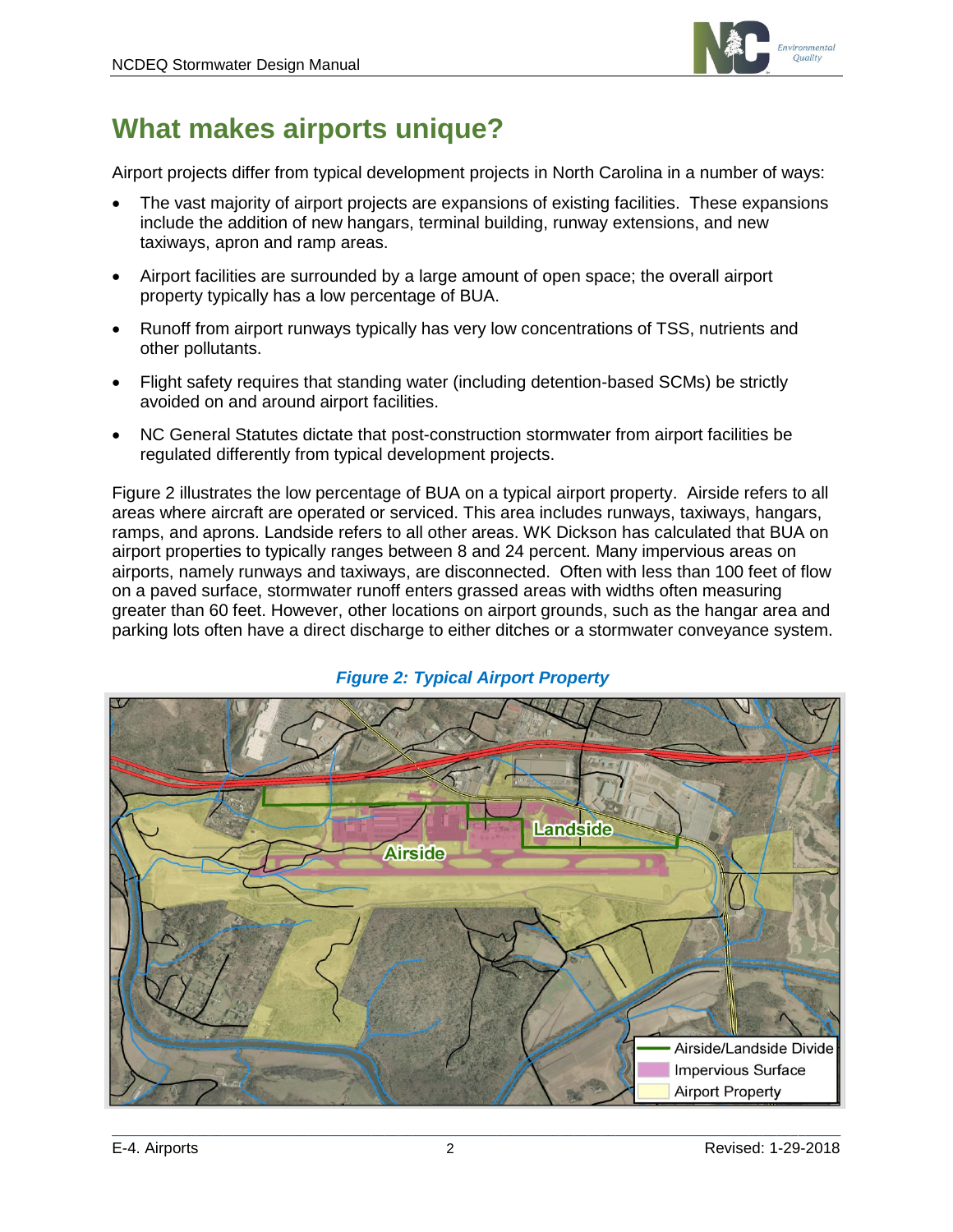

As Figure 3 shows, wildlife strikes, particularly those involving birds, damage numerous US aircraft. To enhance flight safety, to select practices that do not provide habitat or food for birds or other animals. Wet ponds and stormwater wetlands should not be used near airport facilities. In addition, vegetation with berries, nuts, seeds, flowers, or edible roots should be avoided.



*Figure 3: Animal Strikes Causing Damage to US Aircraft from 1990-2005 (FAA, 2010)*

# <span id="page-2-0"></span>**Relevant Regulations**

These are the regulations that are most relevant to airports, they will be re-iterated below as appropriate:

- N.C.G.S.143-214.7 (c3) prohibits DEQ from requiring airports, as well as other development projects located within five miles from the airport air operations area, to use SCMs that promote standing water.
- N.C.G.S. 143-214.7(c4) states that airport projects are deemed permitted if "overland stormwater flow" is provided. Deemed permitted facilities are not required to obtain stormwater permits from DEQ.
- 15A NCAC 02H .1001(1)(e) exempts deemed permitted facilities from the requirements of the post-construction state stormwater program.
- Many airports will also be subject to [NPDES industrial stormwater permitting program,](http://deq.nc.gov/about/divisions/energy-mineral-land-resources/energy-mineral-land-permits/stormwater-permits/npdes-industrial-sw) the [general NPDES stormwater permit for construction activities,](https://ncdenr.s3.amazonaws.com/s3fs-public/Energy%20Mineral%20and%20Land%20Resources/Stormwater/NPDES%20General%20Permits/NCG01%20Permit%20Renewal%202016.pdf) and the [EPA's Oil Spills](https://www.epa.gov/oil-spills-prevention-and-preparedness-regulations)  [Prevention and Preparedness Regulations.](https://www.epa.gov/oil-spills-prevention-and-preparedness-regulations)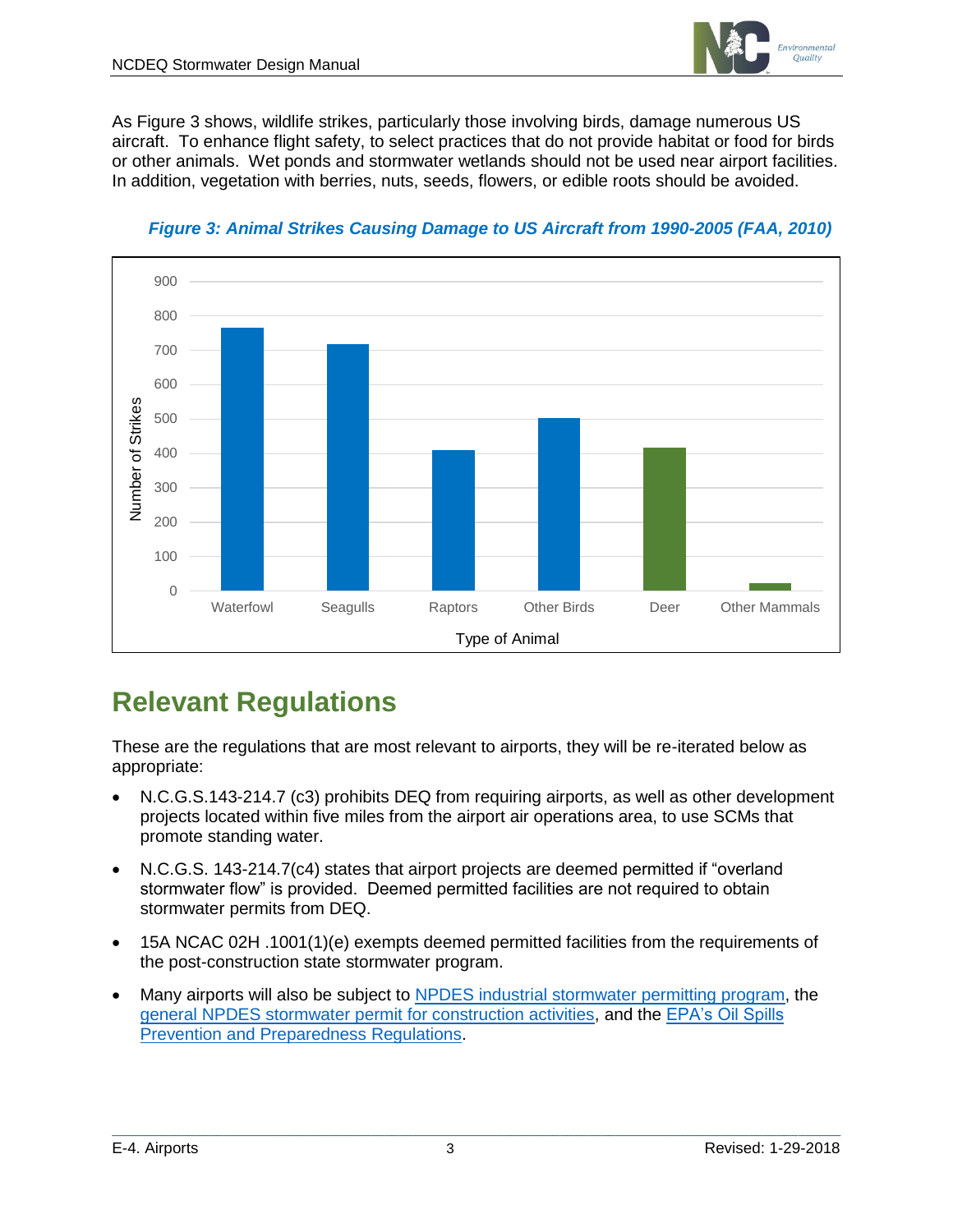

# <span id="page-3-0"></span>**Deemed Permitted Airport Projects**

#### **N.C.G.S. 143-214.7 (c4)** [Deemed Permitted Airport Facilities]

"The Department shall deem runways, taxiways, and any other areas that provide for overland stormwater flow that promote infiltration and treatment of stormwater into grassed buffers, shoulders, and grass swales permitted pursuant to the State post-construction stormwater requirements."

*"Deemed permitted"* means that as long as an airport project follows the appropriate requirements in the NC General Statute, then no review or permit shall be required by the NCDEQ post-construction stormwater program.

Although the general statute does not define "overland stormwater flow." The airport industry has worked with NCDEQ and agreed that "overland stormwater flow" shall be considered to be met when the provisions of 15A NCAC 02H .1060 [Disconnected Impervious Surfaces] are followed.

The philosophy behind Disconnected Impervious Surfaces (DIS) is that a significant reduction in runoff volume and a corresponding reduction in pollutant loading can be achieved simply by allowing runoff from BUA to drain into uniform, gently sloped grassed areas. Airport runways, taxiways and other facilities are typically surrounded by grassed areas that meet this description. See Figure 4.



#### *Figure 4: Vegetated Receiving Areas at Airports in North Carolina*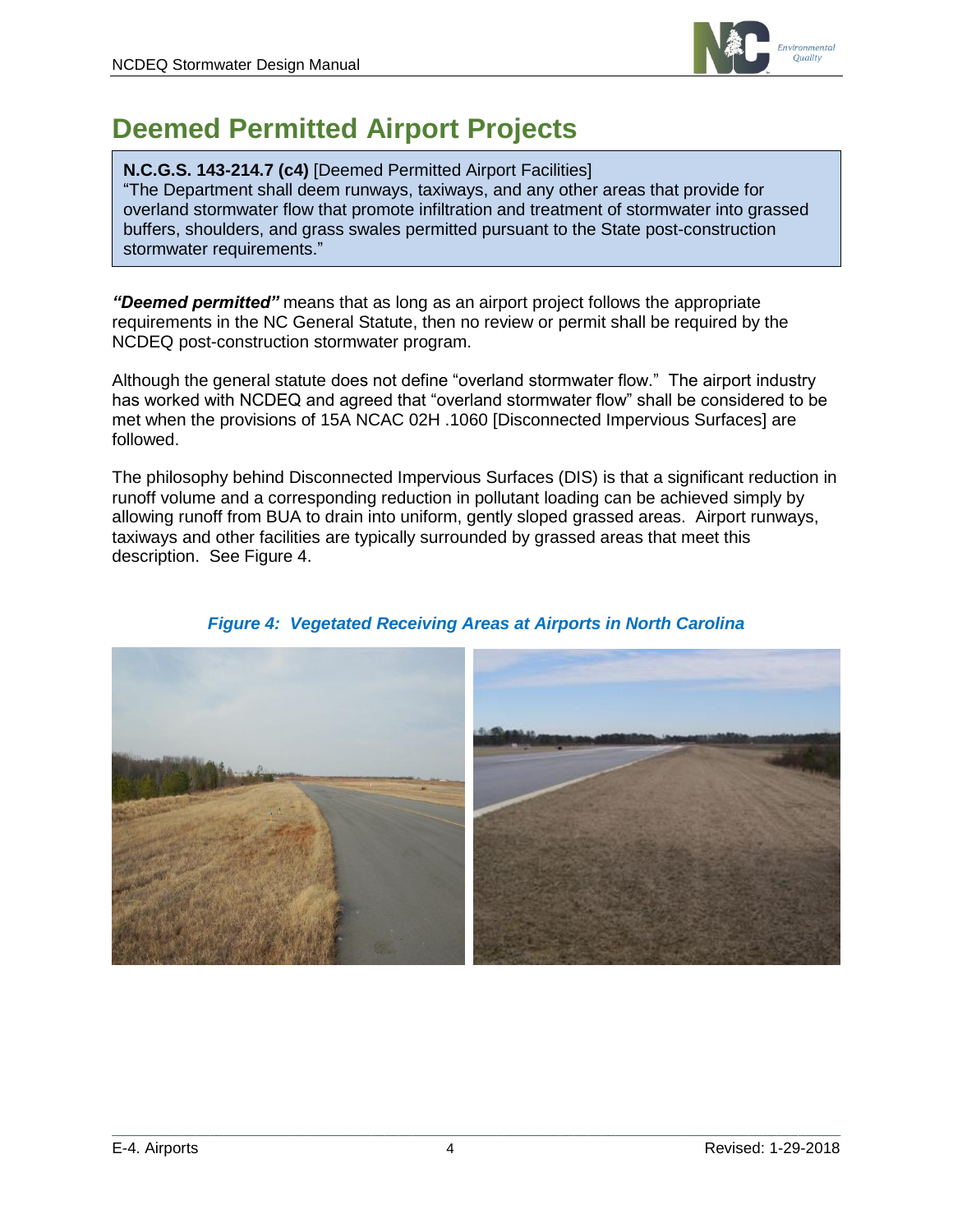

Chapter C-10, Disconnected Impervious Surfaces, details the requirements for designing, constructing and maintaining DIS areas. For convenience, the three Minimum Design Criteria for DIS are repeated below:

#### **DIS MDC 1. VEGETATED RECEIVING AREA FOR DISCONNECTED ROOFS.**

The following requirements shall apply to vegetated receiving areas for disconnected roofs:

- (a) a maximum of 500 square feet of roof shall drain to each disconnected downspout;
- (b) the receiving vegetated area shall be a rectangular shape. The length of the rectangle in the direction of flow shall be a minimum of 0.04 times the area of the roof that drains to it. The width of the rectangle shall be one-half the length of the rectangle.
- (c) the downspout shall discharge in the center of upslope end of the vegetated receiving area;
- (d) the downspout shall be equipped with a splash pad; and
- (e) the vegetated receiving area shall not include any built-upon area.

#### **DIS MDC 2. VEGETATED RECEVING AREA FOR DISCONNECTED PAVEMENT.**

The following requirements shall apply to the vegetated receiving area for disconnected pavement:

- (a) the pavement draining to the vegetated receiving area shall be a maximum of 100 feet in length in the direction of flow;
- (b) the vegetated receiving area shall be a minimum of 10 feet in length in the direction of flow; and
- (c) the vegetated receiving area shall not contain any built-upon area except for incidental areas such as utility boxes, signs, and lamp posts.

#### **DIS MDC 3. VEGETATED RECEIVING AREA SPECIFICATIONS.**

The following specifications shall apply to the vegetated receiving areas for both disconnected roofs and disconnected pavement:

- (a) vegetated receiving areas shall have a uniform transverse slope of 8 percent or less, except in Hydrologic Soil Group A soils where slope shall be 15 percent or less;
- (b) the pH, compaction, and other attributes of the first eight inches of the soil shall be adjusted if necessary to promote plant establishment and growth;
- (c) the vegetated receiving area shall be planted with a non-clumping, deep-rooted grass species; and
- (d) soils shall be stabilized with temporary means such as straw or matting until the permanent vegetative cover has taken root or the runoff shall be directed elsewhere until vegetation has established.

*A quick summary of what this means for runways and taxiways:* To be deemed permitted, a maximum width of 100 feet of pavement shall drain to a minimum width of 10 feet of vegetated receiving area. The maximum slope of the pavement shall be eight percent for most soils and the other vegetated receiving area specifications associated with DIS MDC 3 shall be met.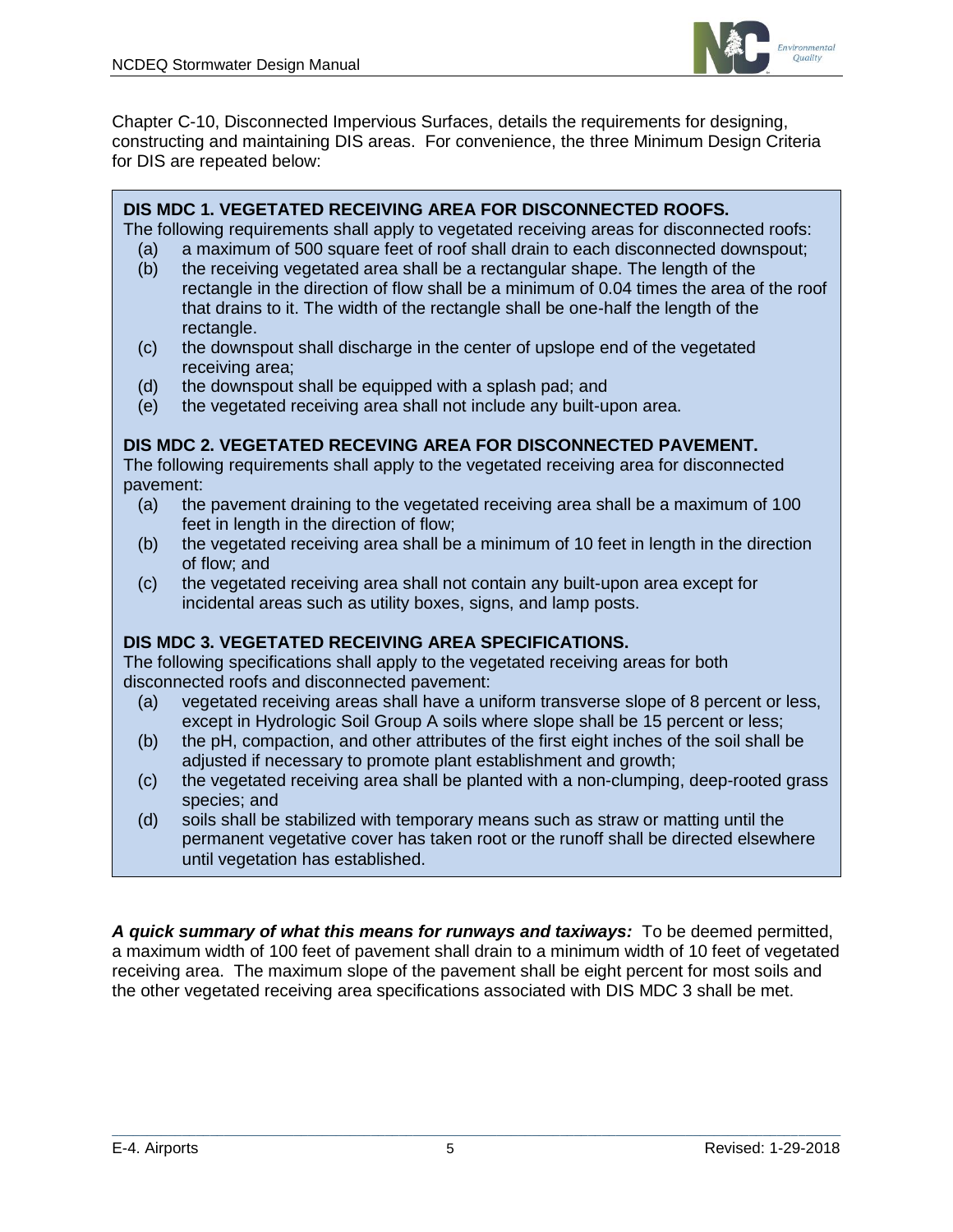

# <span id="page-5-0"></span>**Airport Projects that Require a Stormwater Permit**

Airport projects that do not meet the MDC associated with DIS shall require a post-construction stormwater permit. The permit will required stormwater from the project shall be treated in a stormwater control measure (SCM). Per the general statutes, NCDEQ shall not require the use of SCM that pond water at an airport facility for the crucial safety reasons that are discussed above.

**N.C.G.S. 143-214.7 (c3)** [Use SCMs that do not Pond Water] " . . . the Department shall not require the use of stormwater retention ponds, stormwater detention ponds, or any other stormwater control measure that promotes standing water in order to comply with this section at public airports that support commercial air carriers or general aviation services. . ."

The stormwater control measures that pond water for more than 12 hours are wet ponds, stormwater wetlands, infiltration systems, and dry ponds (see Figure 5). If a dry pond is to be used on an airport, then it may be designed to draw down in 40 hours rather than the 48-hour minimum required per the dry pond MDC. See Figure 5.

#### *Figure 5: SCMs that Pond Water: Wet Pond (upper left), Stormwater Wetland (upper right), Infiltration Basin (lower left), and Dry Pond (lower right)*

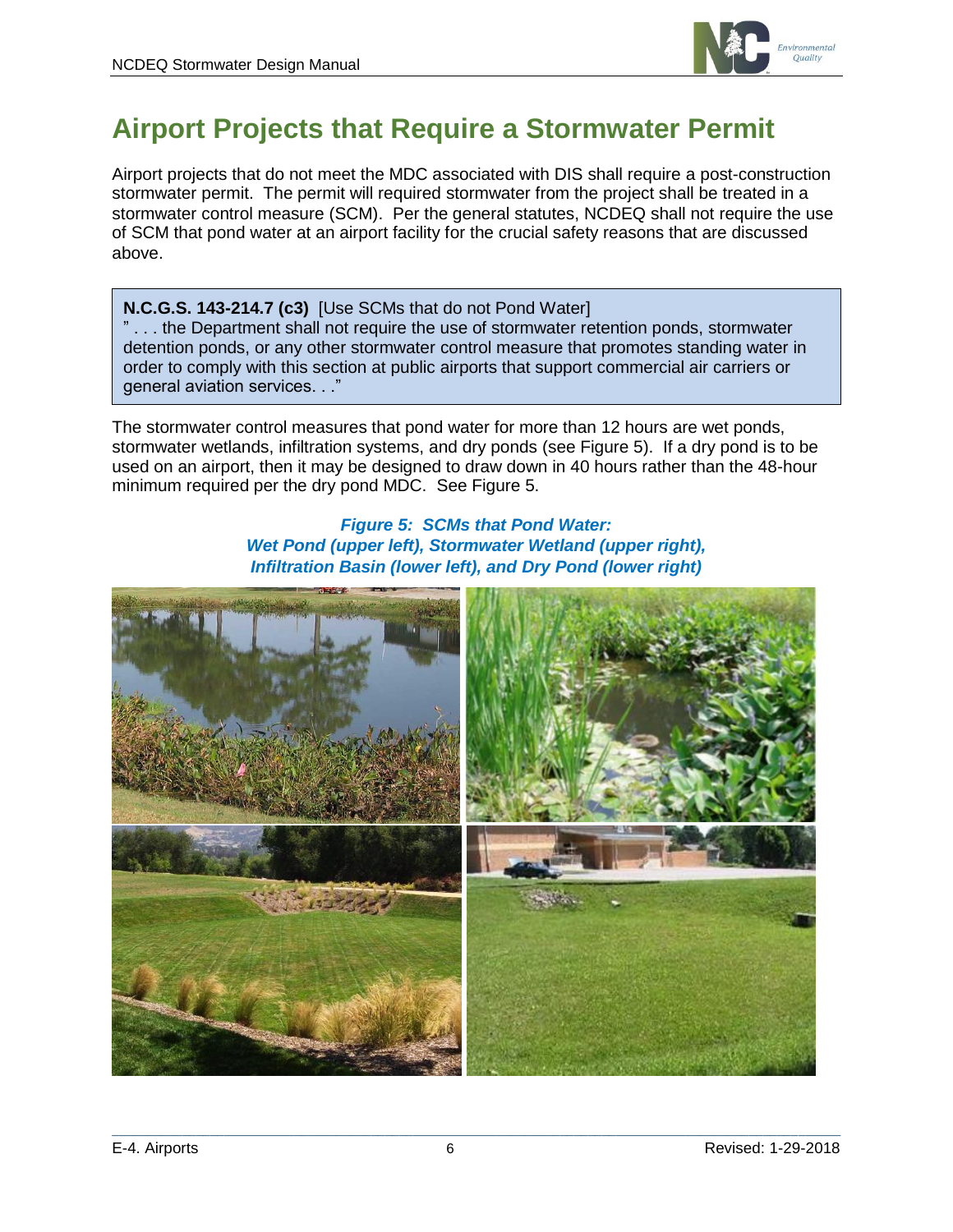

| <b>SCM with link to</b><br>chapter of manual | <b>Suggestions for Application at an Airport</b>                                                                                                                                                                                                                                                                                                                                                                                                                                                                                                                                                                                                                             |
|----------------------------------------------|------------------------------------------------------------------------------------------------------------------------------------------------------------------------------------------------------------------------------------------------------------------------------------------------------------------------------------------------------------------------------------------------------------------------------------------------------------------------------------------------------------------------------------------------------------------------------------------------------------------------------------------------------------------------------|
| <b>Bioretention cell</b>                     | A bioretention cell ponds water for less than 12 hours If it is maintained in<br>accordance with the bioretention MDC. When using bioretention on the airside,<br>vegetation should always be grass to eliminate the risk of mulch being sucked<br>into an engine. Other benefits of grassed cells include: views free of obstruction<br>for the pilots, and reduced wildlife habitat. On the landside, a shrub-mulch<br>system is permissible, though trees should be avoided.                                                                                                                                                                                              |
| Infiltration trench                          | An infiltration basin ponds stormwater for up to 72 hours so it is not advisable for<br>use on an airport. However, an infiltration trench retains stormwater in aggregate<br>below the ground surface and therefore does not pose a safety issue. Infiltration<br>trenches transfer more stormwater to the soil than any other type of SCM, and<br>they more closely mimic the natural hydrology. These systems could be sited<br>parallel to runways or taxiways, outside the limits of RSA.                                                                                                                                                                               |
| Sand filter                                  | Sand filters are a comparatively expensive practice, and do not mitigate the peak<br>flow from a storm event. However, sand filters do remove TSS, nutrients, and<br>heavy metals from stormwater.                                                                                                                                                                                                                                                                                                                                                                                                                                                                           |
| <b>RWH</b>                                   | Rainwater harvesting systems (RWH) be used for any roof, such as a hangar or a<br>terminal building. RWH requires a reliable water use to provide a benefit.<br>Suggested uses on airports include landscape irrigation near a terminal building,<br>washing hangars, flushing commodes, and washing airplanes and cars. Land<br>application of the harvested water should be avoided near runways and taxiways;<br>saturated soils force earthworms and grubs to the surface, which attracts birds.                                                                                                                                                                         |
| Permeable<br>pavement                        | Permeable pavement can be used to treat parking lots and other paved surfaces.<br>Permeable pavement does require maintenance; therefore, it is best implemented<br>in areas that receive relatively infrequent traffic, such as public airport terminal<br>parking lots, rental car lots, Fixed Base Operators (FBOs), and employee parking<br>lots (all of which are landside). Permeable pavement should not be used on the<br>airside because of FOD concerns. Also, permeable pavement may not be used in<br>areas where toxic materials are stored or handled.                                                                                                         |
| <i>I</i> reatment swale                      | A treatment swale is a secondary SCM; however, it may be used on an airport<br>where a primary SCM is not feasible (note a swale is not an acceptable primary<br>SCM on other projects within the five-mile radius). Treatment swales have<br>trapezoidal cross-sections and are designed to minimize the depth and velocity of<br>stormwater flow for maximum contact time with the grass and possibly some<br>infiltration.                                                                                                                                                                                                                                                |
| Dry pond                                     | Dry ponds do pond water for more than 12 hours after storm events but still may<br>be desired to treat a large drainage area. On an airport, the required draw time<br>may be reduced to as little as 40 hours (from the 48 hours required by the MDC)<br>to address flight safety. Additionally, airports may eliminate the small permanent<br>pool near the outlet structure, use steeper side slopes to reduce wildlife attraction,<br>and use pre-treatment other than a forebay. Maintenance is a crucial issue at<br>airports because clogged dry pond outlet structure can lead to ponding of water,<br>the creation of wetland conditions, and habitat for wildlife. |

#### *Table 1: SCMs that do not Pond Water with Suggestions for Airport Application*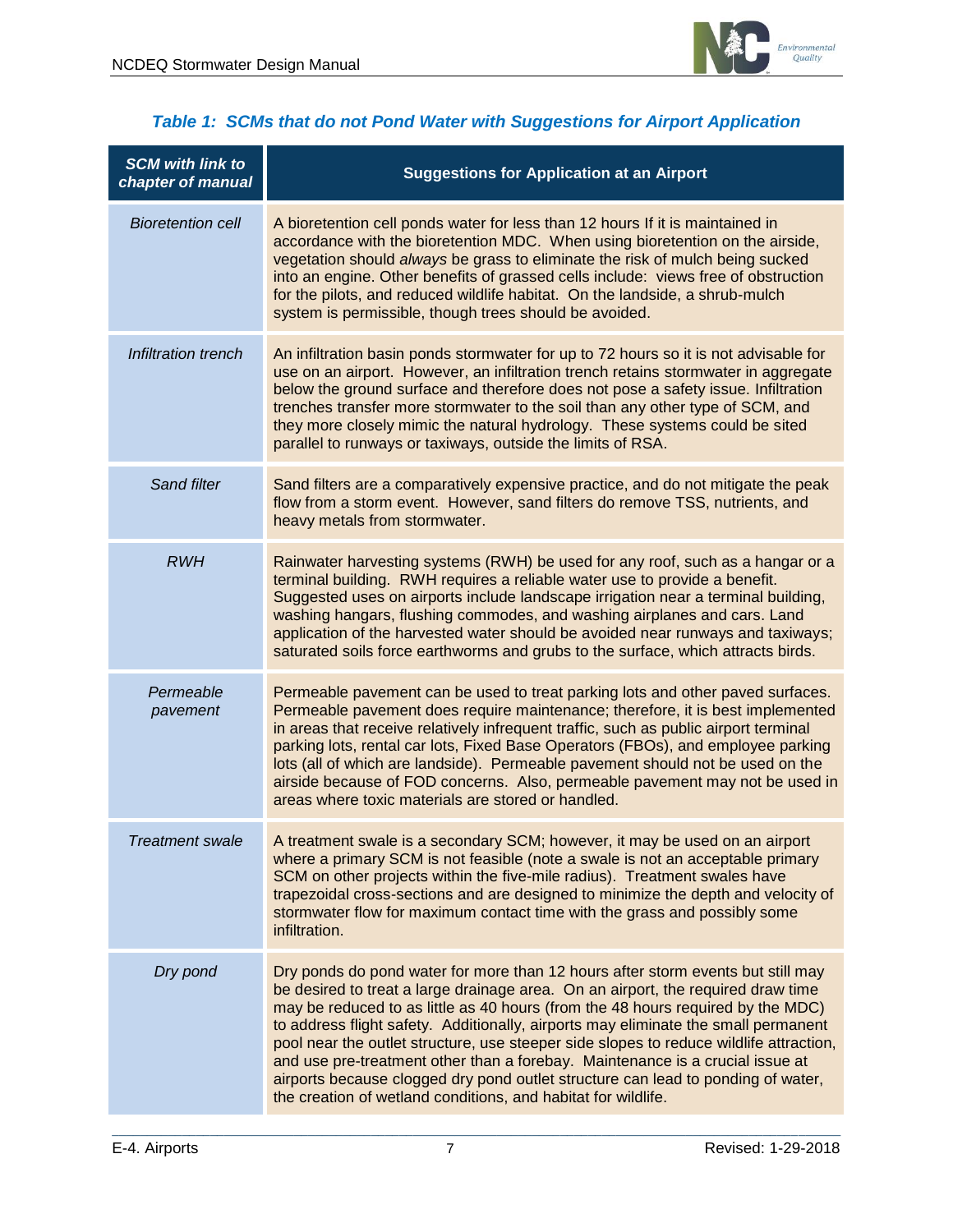

### <span id="page-7-0"></span>**Stormwater Master Plan**

A Stormwater Master Plan approach takes into account the stormwater challenges and needs across the entire airport property, and provides a comprehensive plan to address all the issues concurrently. For example, instead of obtaining separate permits for several individual stormwater projects, using the master plan approach, several stormwater projects could be designed to work in concert as one larger project, thereby increasing the likelihood that the projects will be effective, and limiting the number of permits required.

### <span id="page-7-1"></span>**The Five-Mile Radius**

#### **N.C.G.S. 143-214.7 (c3)** [The Five Mile Radius]

" . . . Development projects located within five statute miles from the farthest edge of an airport air operations area . . . shall not be required to use stormwater retention ponds, stormwater detention ponds, or any other stormwater control measure that promotes standing water in order to comply with this section. Existing stormwater retention ponds, stormwater detention ponds, or any other stormwater control measure that promotes standing water in order to comply with this section located at public airports or that are within five statute miles from the farthest edge of an airport operations area may be replaced with alternative measures included in the Division of Water Resources' Best Management Practice Manual chapter on airports. In order to be approved by the Department, alternative measures or management designs that are not expressly included in the Division of Water Resources' Best Management Practice Manual shall provide for equal or better stormwater control based on the pre- and post-development hydrograph. Any replacement of existing stormwater retention ponds, stormwater detention ponds, or any other stormwater control measure that promotes standing water shall be considered a minor modification to the State general stormwater permit."

As the statute indicates, any new projects that will be located within a five-mile radius of airports shall not be required to use SCMs that pond stormwater; they shall have the same options as indicated in Table 1 above. In addition, any existing facilities that wish to convert their "wet" SCMs to SCMs that do not pond water shall be able to update their permits without paying a stormwater permit fee to the State.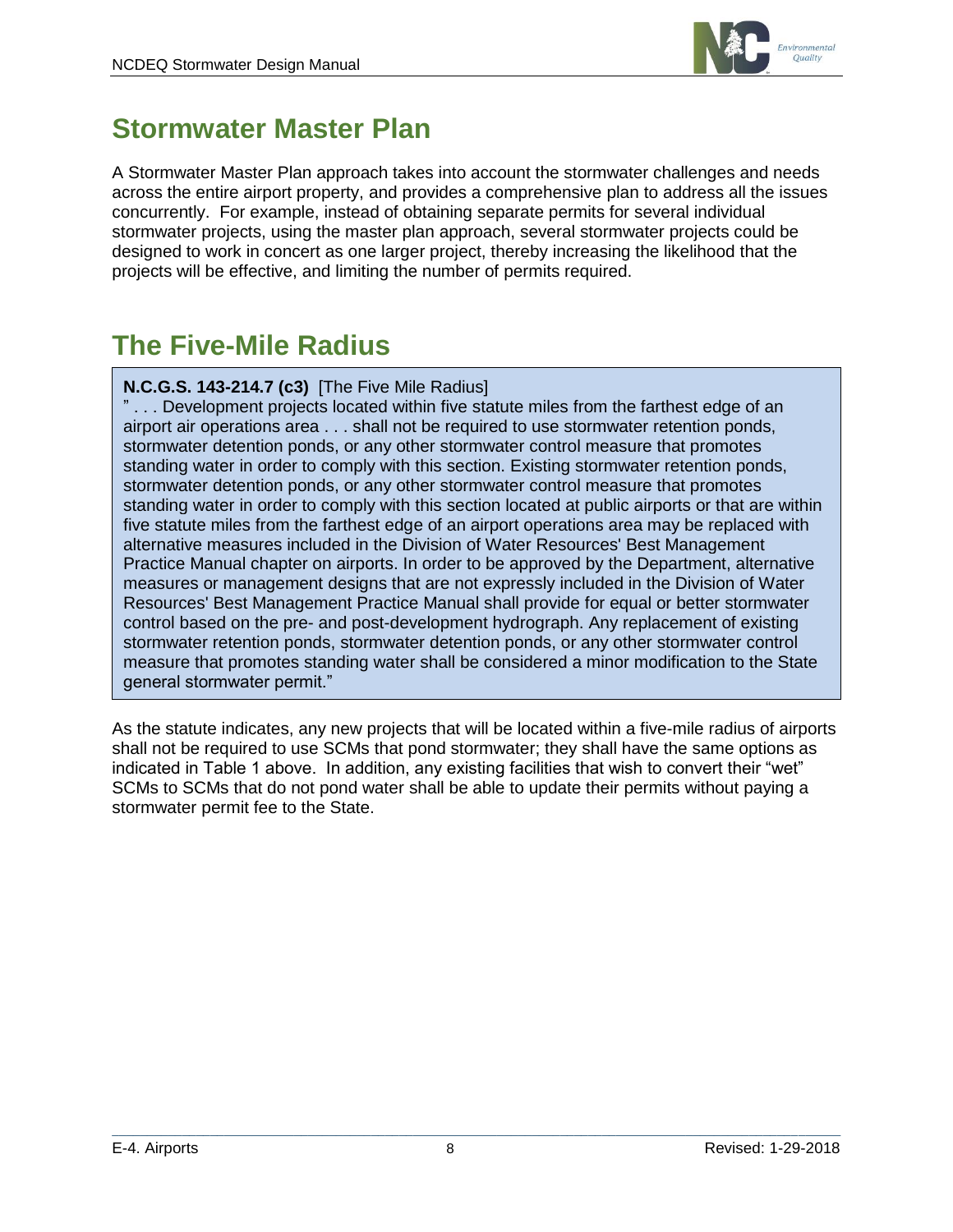

### <span id="page-8-0"></span>**Recommendations**

#### **RECOMMENDATION 1: PROPERTY MAINTENANCE.**

Maintenance around the airport property should be tailored to reduce the flight safety risk from wildlife.

Some suggestions from DEQ include selecting vegetation species that do not attract birds or mammals, maintaining a 10 to 12-foot-tall perimeter fence to discourage deer and other mammals, installing exclusion devices for birds on hangars and towers, and removing wooded areas within the perimeter fencing.

In addition, DEQ recommends avoiding mowing to prevent rutting, which can result in ponded water on the airport property.

#### *Figure 6: Rutting Due to Mowing*



#### **RECOMMENDATION 2: POLLUTION PREVENTION**

It is recommended that airports conduct frequent examinations of the airport property to identify and remedy potential sources of pollutants.

Pollutants of concern at airports include typical urban pollutants (nitrogen, phosphorus, sediment, hydrocarbons, and heavy metals) and airport-specific pollutants (de-icing fluid, urea, and aviation fuels such as avgas and jet fuel). Stormwater samples collected at the Wilmington Airport show that runoff from its runways and taxiways may be significantly cleaner than runoff from typical urban areas or roads and highways. This might be due to the regular cleaning of airport runways *(Stormwater Requirements for Airports Report for the NC Environmental Review Commission, Feb 2013)*.

Suggested methods for preventing pollution include:

- Conduct frequent inspections of SCMs.
- Revegetate areas of bare soil.
- Avoid using fertilizers, which contain high amounts of nitrogen and phosphorus, except as needed during vegetation establishment
- Perform vehicle maintenance activities under cover.
- Store chemicals in spill proof containers and/or inside.
- Post signage for hazardous materials.
- Educate airport staff about stormwater.
- Use designated snow removal and de-icing locations.